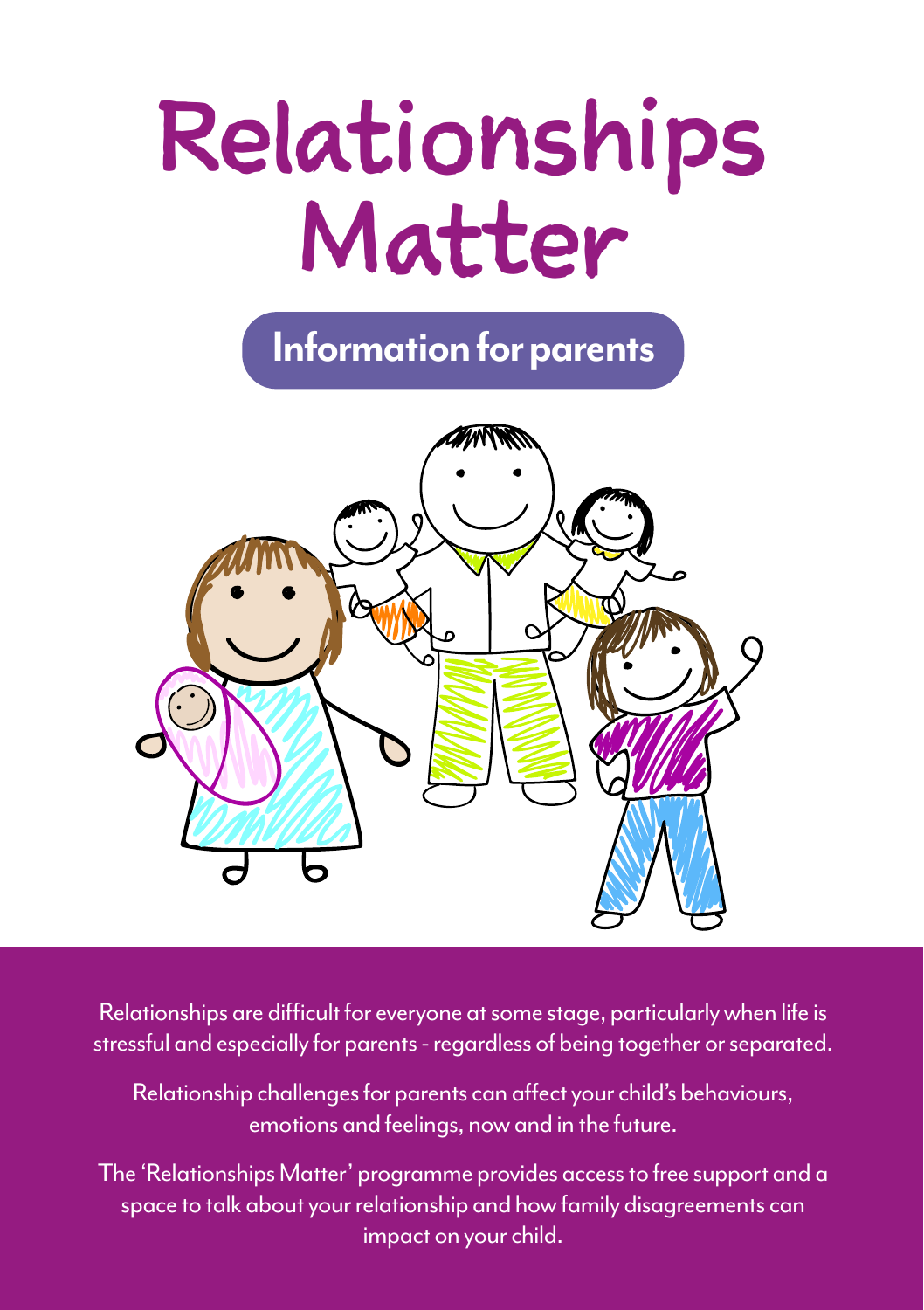Arguments are a normal part of family life, but when we constantly argue it can be a sign that disagreements are not being solved in the best way.

- Do you feel that you argue all the time?
- Do you struggle to talk about how you feel?
- Do you find it difficult to listen to the views of your partner / ex-partner?

#### Who can take part

Parents must have at least one child aged 0-18 years or a child with a disability aged 0-25 years or be expecting a first child. The programme is also available to young parents who are under the age of 18 years. One parent must live within the North East Region.

Interventions will be provided by Relate, Action for Children or Changing Futures North East.

## Referral process



Your worker will support you to complete a short questionnaire to help us understand more about your relationship and what support we can offer. The worker will securely forward your information to our Referral Gateway.

Your eligibility for the programme will be checked and you will be contacted by a worker from Relate or Changing Futures North East about which programme best matches with your needs.

The worker will arrange a home visit with you to discuss where and when you can access support.

If you are not eligible, your worker should be able to advise on alternative support.

#### Help to attend your programme

All programmes are free and provide funded childcare and travel costs for up to 90 minutes of journey time to and from where sessions will take place.

Interpretation costs are also funded, including for parents using British Sign Language (BSL).

### Using 'what works'

Each programme will be delivered by a trained relationship professional, using evidence-based approaches to understand the impact of your relationship on children and to develop skills and strategies needed for a more stable family life.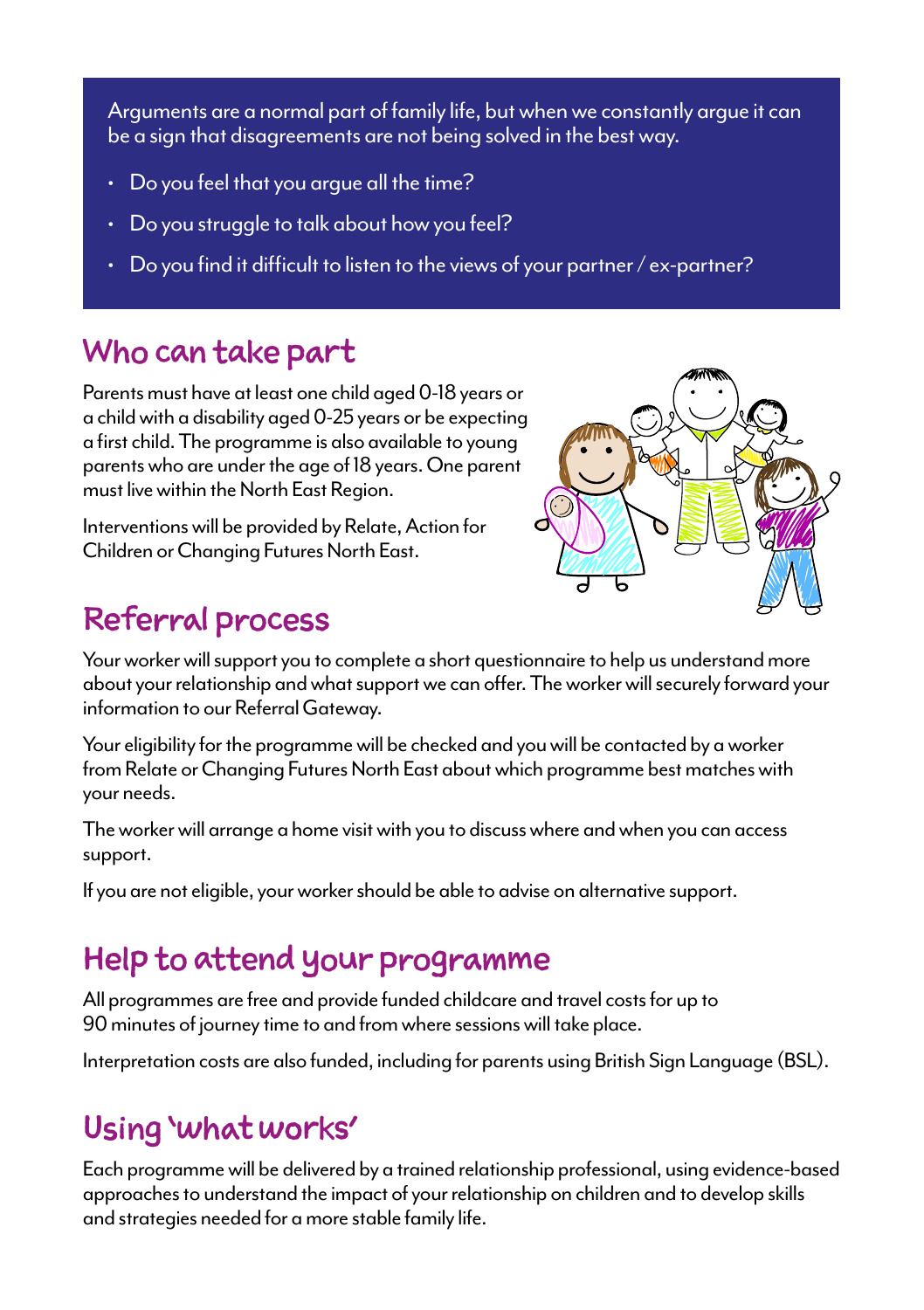# Programme information

| <b>Specialist</b><br>Intervention                    | <b>Intensity</b><br>Level | Group or<br>Couple | Programme Information                                                                                                                                                                                                                                                                                                                                     |
|------------------------------------------------------|---------------------------|--------------------|-----------------------------------------------------------------------------------------------------------------------------------------------------------------------------------------------------------------------------------------------------------------------------------------------------------------------------------------------------------|
| <b>MBT</b> – Parenting<br><b>Under Pressure</b>      | High                      | Couple             | For couples and separated co-parents with<br>children of all ages. Helps parents to focus<br>on their feelings and how challenges in<br>your relationship impact on the other<br>parent and the wellbeing of your child.<br>Duration of 9 sessions.                                                                                                       |
| <b>Incredible Years</b><br>- Advanced<br>Programme   | High                      | Group              | For couples with children aged 4-12<br>years. Focus on parents' and children's<br>communication and problem-solving skills,<br>learning to understand and use positive<br>parenting techniques and strategies.<br>Parents will need to complete a pre-school<br>or school-age programme (14 weeks)<br>before moving onto an Advanced course<br>(9 weeks). |
| Parents Plus -<br><b>Parenting When</b><br>Separated | Moderate                  | Group              | For separated couples. Supports separated<br>parents to re-focus on the needs of children,<br>helping them to manage the stress of<br>separation and to improve communication<br>between co-parents. Duration of 6 sessions.                                                                                                                              |
| <b>Family Check Up</b>                               | Moderate                  | Couple             | For couples and separated co-parents<br>of children aged 2-14 years. Supporting<br>parents to communicate more effectively<br>and develop a positive relationship with their<br>child/ren. Duration of 3-4 sessions.                                                                                                                                      |

These programmes do not aim to address domestic abuse. If your relationship makes you feel fear or unsafe in any way, you should contact your local domestic abuse service or speak with professionals already working with your family on how to access advice and support.

Women can call the 24-7 National Domestic Violence Helpline on 0808 2000 247.

Men's Advice Line (Mon – Fri, 9am – 5pm) 0808 801 0327.

Call 999 in all emergency situations.